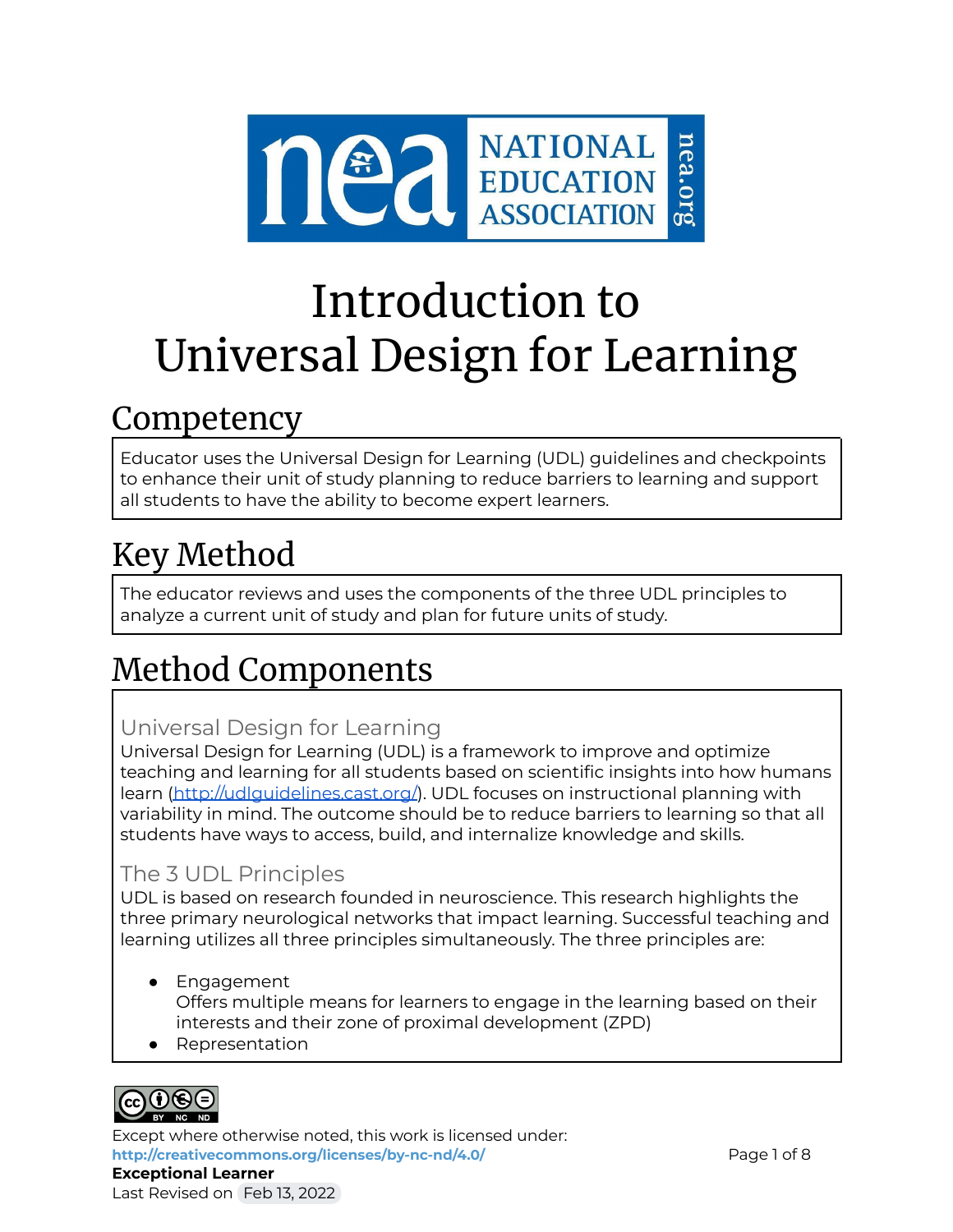Offers multiple means for learners to acquire information and knowledge

● Action and Expression Offers learners multiple means to demonstrate what they know

#### "Expert Learners"

From the UDL perspective, expert learners are

- Purposeful and Motivated,
- Resourceful and Knowledgeable, and
- Strategic and Goal-Directed

## UDL Guidelines

The UDL guidelines is a tool used in the implementation of Universal Design for Learning, a framework to improve and optimize teaching and learning for all people based on scientific insights into how humans learn. These guidelines offer a set of concrete suggestions that can be applied to any discipline or domain to ensure that all learners can access and participate in meaningful, challenging learning opportunities.

These guidelines are directly aligned with the neural pathways.

- Affective Networks Provide Multiple Means of Engagement
- Recognition Networks Provide Multiple Means of Representation
- Strategic Networks Provide Multiple Means of Action & Expression

### Using the UDL Guidelines

The UDL framework includes myriad research-based strategies. It is unreasonable to think that one could "UDLize" every single lesson of everyday and be effective. Such an approach to lesson planning would overwhelm the designer as well as the students who would be participating in the lesson.

A holistic approach to incorporating UDL has been beneficial to many educators. Begin with a unit of study. It may cover three days; it may cover three weeks. The UDL guidelines will help you reduce barriers to learning and support you in providing multiple means of engagement, representation, and action & expression.

# Supporting Rationale and Research

Al-Azawei, Ahmed, Serenell, Fabio, & Lundquist, Karsten. Universal Design for Learning (UDL): A Content Analysis of Peer-Reviewed Journal Papers from 2012 to 2015. Retrieved July 17, 2018, from

<http://files.eric.ed.gov/fulltext/EJ1104867.pdf>

Caldwell, B., Cooper, M., Guarino Reid, L. & Vanderheiden, G. Web accessibility guidelines 2.0: Guideline 1.3 Adaptable: Create content that can be presented in



Except where otherwise noted, this work is licensed under: **<http://creativecommons.org/licenses/by-nc-nd/4.0/>** Page 2 of 8 **Exceptional Learner** Last Revised on Feb 13, 2022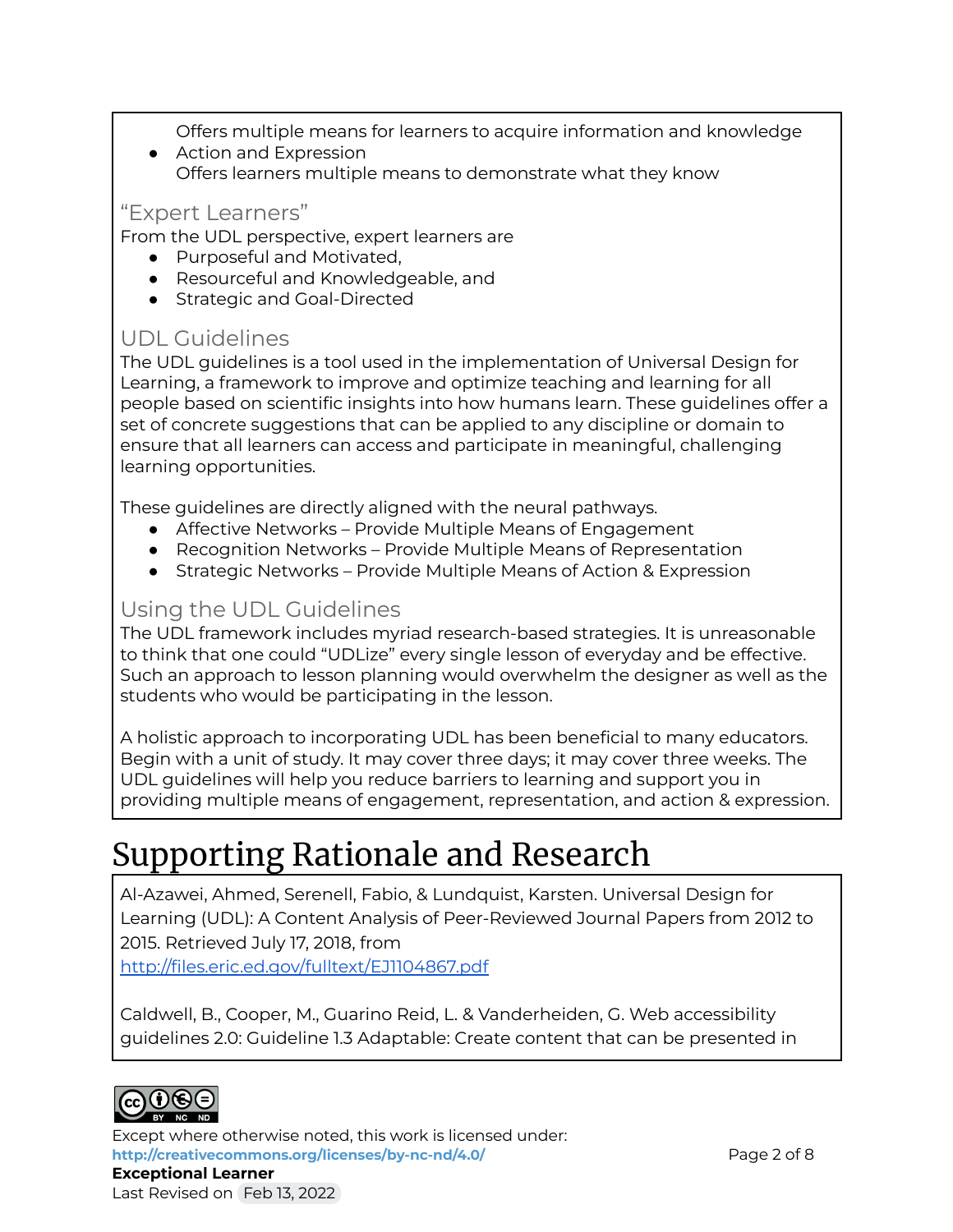different ways (for example simpler layout ) without losing information or structure. Retrieved July 17, 2018, from <https://www.w3.org/TR/WCAG20/#content-structure-separation>

Craig, S. D., Gholson, B., & Driscoll, D. M. (2002). Animated pedagogical agents in multimedia educational environments: Effects of agent properties, picture features, and redundancy. *Journal of Educational Psychology*, 94(2), 428-434. Retrieved July 17, 2018, from

[https://www.researchgate.net/publication/232517863\\_Animated\\_pedagogical\\_agen](https://www.researchgate.net/publication/232517863_Animated_pedagogical_agents_in_multimedia_educational_environments_Effects_of_agent_properties_picture_features_and_redundancy) [ts\\_in\\_multimedia\\_educational\\_environments\\_Effects\\_of\\_agent\\_properties\\_picture](https://www.researchgate.net/publication/232517863_Animated_pedagogical_agents_in_multimedia_educational_environments_Effects_of_agent_properties_picture_features_and_redundancy) [\\_features\\_and\\_redundancy](https://www.researchgate.net/publication/232517863_Animated_pedagogical_agents_in_multimedia_educational_environments_Effects_of_agent_properties_picture_features_and_redundancy)

McGhie-Richmond, Donna; Sung, Andrew N. (2013). Applying Universal Design for Learning to Instructional Lesson Planning. *International Journal of Whole Schooling*, v9 n1 p43-59. Retrieved July 17, 2018 from <https://files.eric.ed.gov/fulltext/EJ1016798.pdf>

Stipek, D. J., & Weisz, J. R. (1981). Perceived Personal Control and Academic Achievement. *Review of Educational Research*, 51(1), 101. Retrieved July 17, 2018, from <https://scholar.harvard.edu/files/jweisz/files/1981c.pdf>

# Resources

**Template** Personal UDL Graphic [Organizer](https://docs.google.com/document/d/1wIupP8CCm5MOnDkeqYp227NZ1nr1telgbhJ2IiW79KY/edit?usp=sharing)

Universal Design for Learning UDL [Guidelines](http://udlguidelines.cast.org)

UDL at a Glance. [4-minute](https://www.youtube.com/watch?v=bDvKnY0g6e4) video on YouTube

How Humans Learn UDL & The [Learning](http://www.cast.org/binaries/content/assets/common/publications/articles/cast-udlandthebrain-20180321.pdf) Brain

The Myth of Average, [18-minute](https://www.youtube.com/watch?v=4eBmyttcfU4) YouTube video

[Variability](https://www.youtube.com/watch?v=2tHyQWZ-EQI) Matters, 4-minute YouTube video

Expert Learners What is an expert learner? [5-minute](https://www.youtube.com/watch?v=8HykYqfn79c) YouTube video



Except where otherwise noted, this work is licensed under: **<http://creativecommons.org/licenses/by-nc-nd/4.0/>** Page 3 of 8 **Exceptional Learner** Last Revised on Feb 13, 2022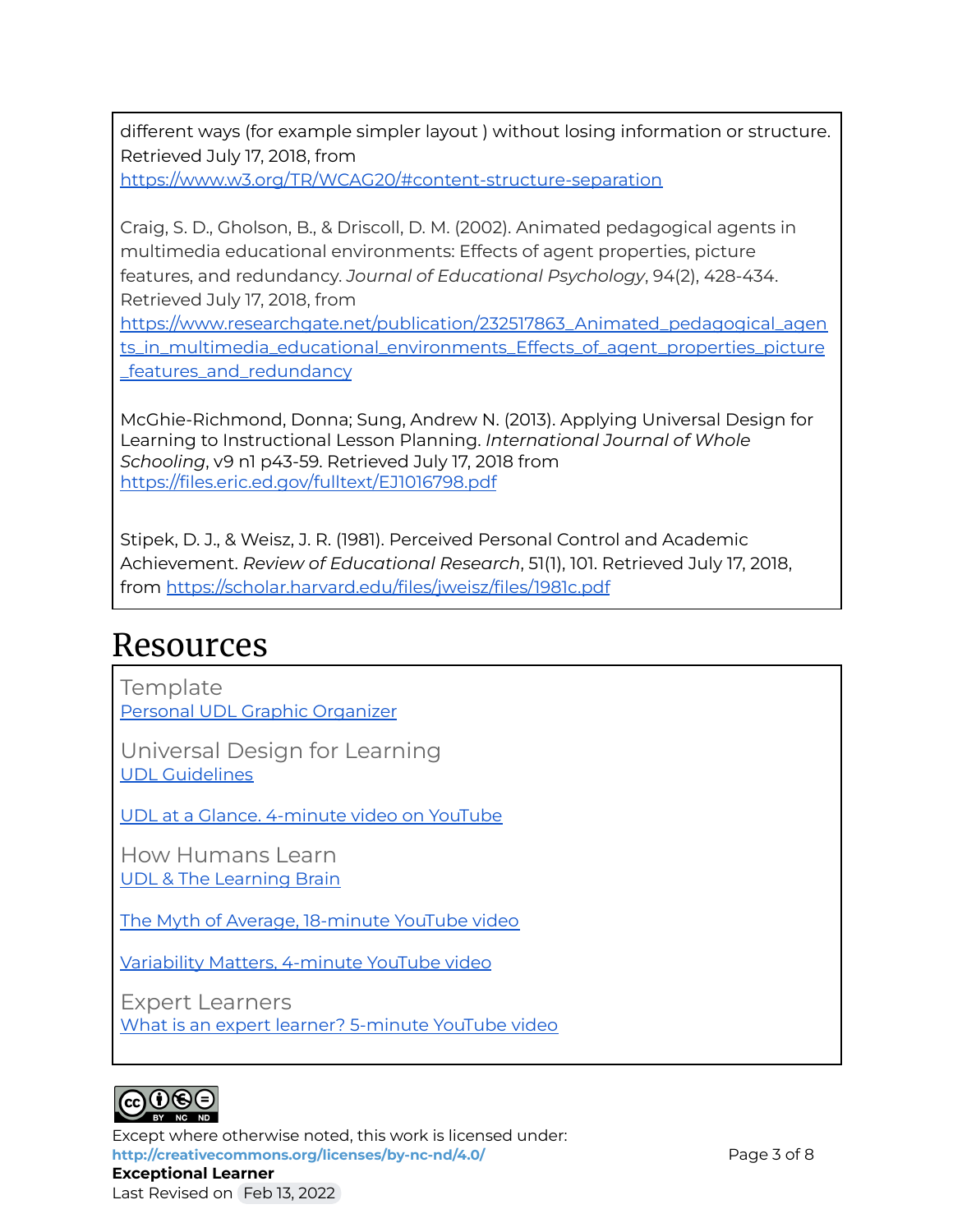Top 5 UDL Tips for [Fostering](http://castprofessionallearning.org/project/top-5-udl-tips-for-fostering-expert-learners/) Expert Learners

Universal Design for Learning Guidelines Graphic organizer setting forth the three UDL [principles](http://udlguidelines.cast.org/?utm_medium=web&utm_campaign=none&utm_source=udlcenter&utm_content=site-banner)

Reducing Barriers UDL: [Reducing](https://www.youtube.com/watch?v=_WDisGLZXtY) Barriers to Learning, 3-minute YouTube video

# Submission Guidelines & Evaluation Criteria

*To earn the micro-credential, you must receive a passing score in Parts 1 and 3 and receive a proficient score for all components in Part 2.*

## Part 1. Overview Questions (Provides Context)

(500- to 600-word limit)

Please answer the following contextual questions to help our assessor understand your current situation. *Please do not include any information that will make you identifiable to your reviewers*.

- 1. What is your current educational context? Please include:
	- Your
		- grade levels served
		- content or specialty area
		- previous experiences with UDL
		- any other information that you deem relevant to understanding the context in which you have been/will be implementing UDL

#### Your School

- type of school (public, charter, private)
- urban, suburban, or rural location
- any other information that you deem relevant to understanding the context of your school setting

Your Students

- demographics of the student population (general education, students with exceptionalities, English language learners, etc.)
- specific examples of actions/attributes that indicated to you that exploring Universal Design for Learning could lead to improving outcomes for these students

*Please be sure to protect student identity; e.g., use numbers instead of names or identify by groups.*

2. Share two actions you anticipate doing with the knowledge and skills you gain through participation in this micro-credential work.



Except where otherwise noted, this work is licensed under: **<http://creativecommons.org/licenses/by-nc-nd/4.0/>** Page 4 of 8 **Exceptional Learner**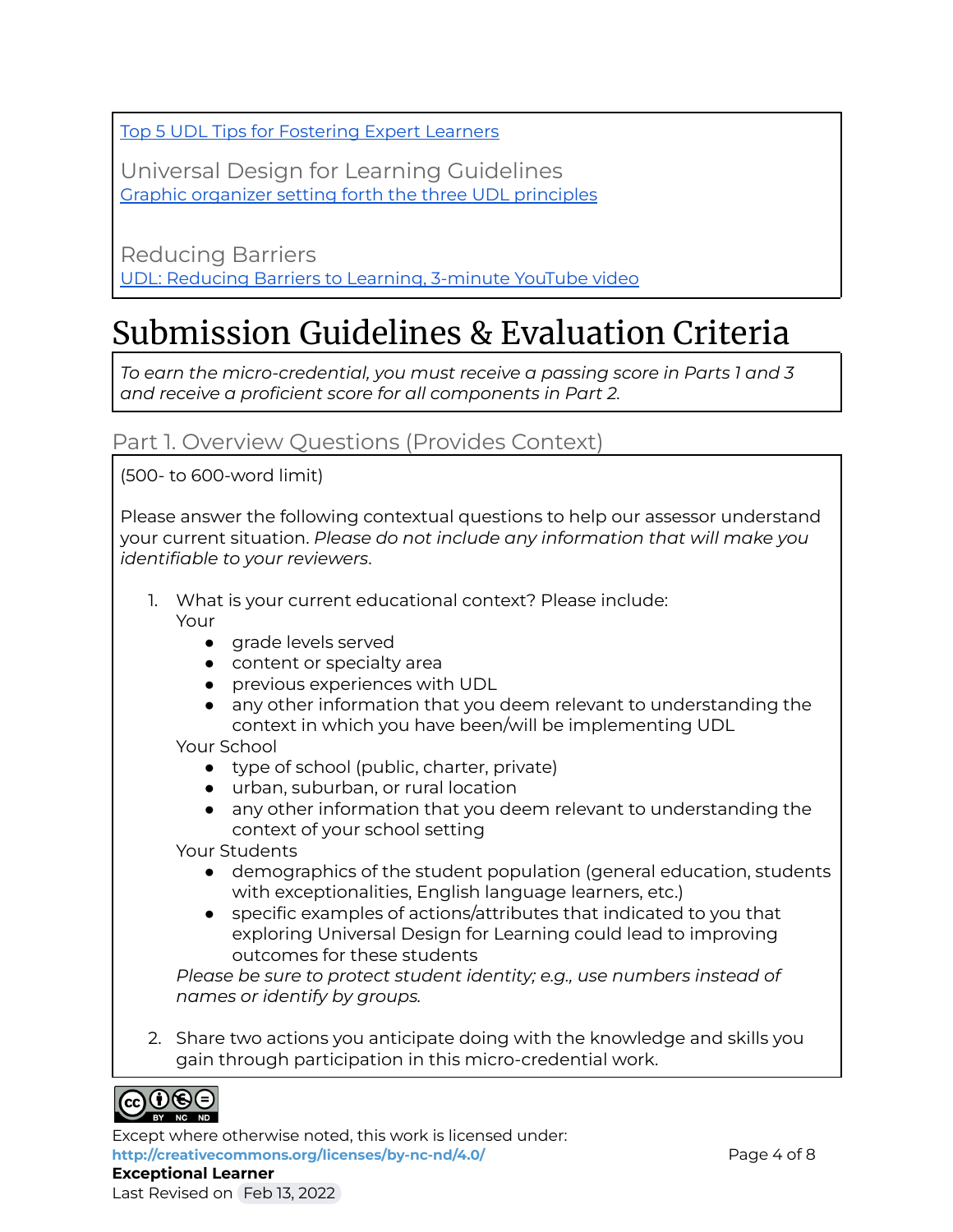**Passing:** Responses provide specific information to justify the reason for choosing this micro-credential to address specific needs of both the teacher and the students. Educator includes two anticipated actions he/she will take as a result of learning more about UDL.

# Part 2. Work Examples/Artifacts/Evidence

To earn this micro-credential, please submit the following **two artifacts** as evidence of your learning. *Please do not include any information that will make you or your students identifiable to your reviewers*.

#### **Artifact 1: Personal UDL Graphic Organizer and Analysis**

After reviewing the UDL guidelines website (see Resources section) use the personal UDL graphic organizer to determine the levels at which you regularly include UDL strategies in lesson planning.

*TIP: On the UDL guidelines website, you can click on each checkpoint to learn more about strategies and the research behind those strategies*

Analyze your completed graphic organizer then answer the following questions:

- Do the strategies that you regularly employ tend to reside more at the access, build, or internalize level? Why do you think that is or is not? **(50-100 words)**
- Why do you, or what in your experience has influenced you to, rely often on these particular strategies? **(200-300 words)**
- Think of the diversity of students you currently serve. What might be the potential impact on students when strategies from other levels or guidelines are incorporated into the unit of study? **(150-300 words)**

#### **Artifact 2: Enhanced Unit of Study and Rationale**

Complete the following steps for this artifact:

- 1. Select a unit of study that you will be teaching in the near future. You may use one that you have stored electronically and edit it or use a hard copy that you will annotate and scan for submission.
- 2. Analyze your unit of study, looking specifically for strategies that are included in the UDL guidelines.
- 3. Use the annotation key below to highlight strategies and note the level of learning each strategy supports.



Except where otherwise noted, this work is licensed under: **<http://creativecommons.org/licenses/by-nc-nd/4.0/>** Page 5 of 8 **Exceptional Learner** Last Revised on Feb 13, 2022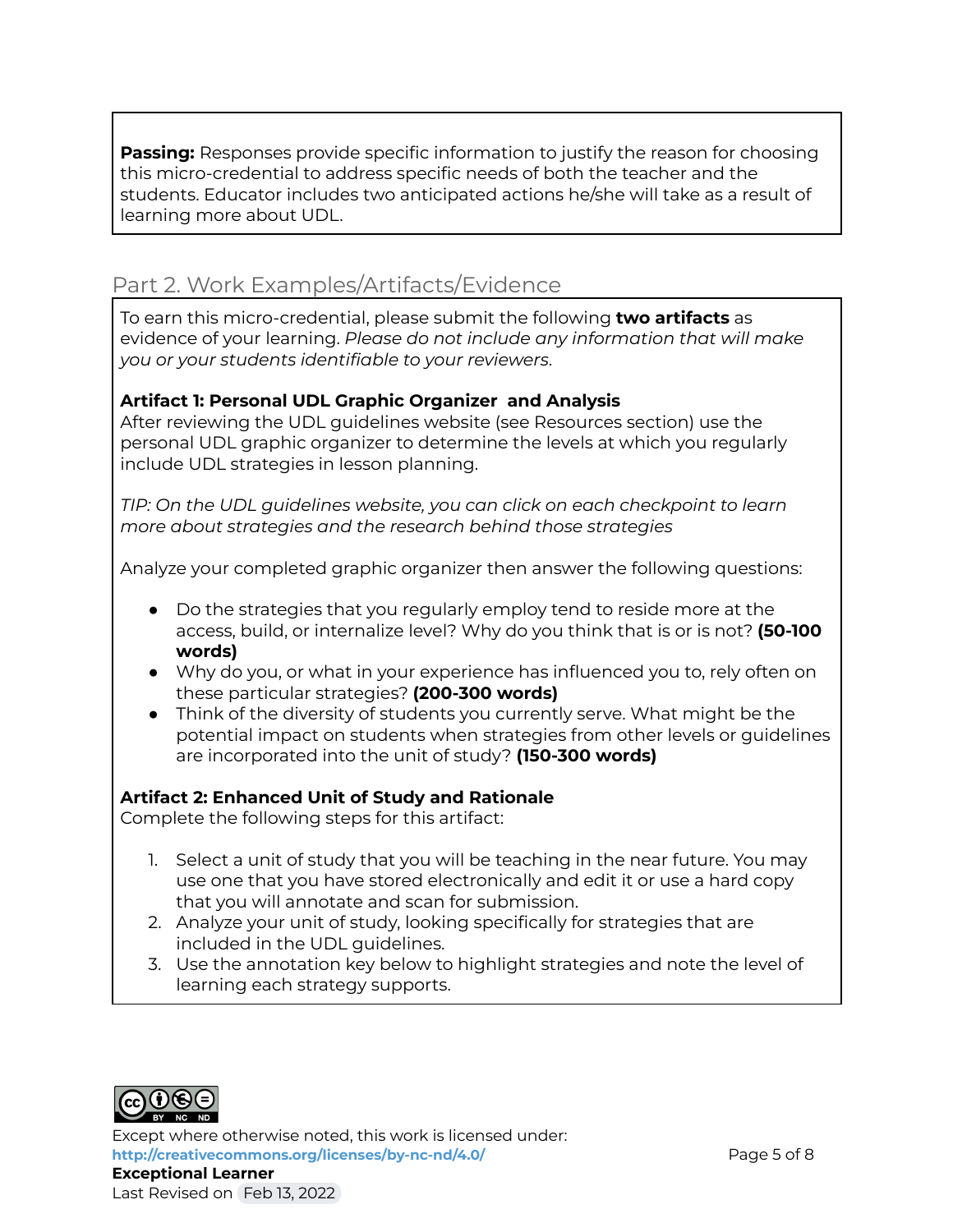#### Annotation Key:

| <b>Strategies</b>                       | <b>Level of Learning</b>                   |  |
|-----------------------------------------|--------------------------------------------|--|
| • Green = Engagement strategies         | $\bullet$ A = Access                       |  |
| • Purple = Representation strategies    | $\bullet$ B = Build                        |  |
| • Blue = Action & Expression strategies | $\bullet$ $\blacksquare$ = Internalization |  |

4. After completing the analysis, think about the UDL strategies you identified in your plan and add **three** additional strategies to your unit of study. *Use handwritten annotations in the margins (if using a hard copy) OR insert and underline (if using a digital copy) to identify the additional strategies (e.g., create cooperative learning groups with clear goals, roles, and responsibilities).*

5. After adding the strategies, label the strategies and levels of learning using the annotation key above.

Follow the guidelines below and provide a rationale for each strategy:

- Restate the strategy
- Explain why this strategy was chosen: what barrier to learning it addresses, what learner variability it addresses in your classroom
- Predict student response to incorporation of this UDL strategy

Include your rationale for strategy as part of your Enhanced Unit of Study document for review.

#### Part 2. Rubric

|                                                                                                              | <b>Proficient</b>                                                                                               | <b>Basic</b>                                                                                                                                   | <b>Developing</b>                                                                                                                                    |
|--------------------------------------------------------------------------------------------------------------|-----------------------------------------------------------------------------------------------------------------|------------------------------------------------------------------------------------------------------------------------------------------------|------------------------------------------------------------------------------------------------------------------------------------------------------|
| <b>Artifact 1:</b><br><b>Personal</b><br><b>UDL</b><br><b>Graphic</b><br>Organizer<br>and<br><b>Analysis</b> | 11 or more<br>teaching<br>strategies are<br>listed in the<br>corresponding<br>cells on the<br>graphic organizer | 8-10 teaching<br>strategies are listed<br>in the corresponding<br>cells on the graphic<br>organizer<br>Responses to all<br>three questions are | 7 or fewer teaching<br>strategies are listed<br>in the corresponding<br>cells on the graphic<br>organizer<br>All three questions<br>are not answered |
|                                                                                                              |                                                                                                                 |                                                                                                                                                |                                                                                                                                                      |



Except where otherwise noted, this work is licensed under: **<http://creativecommons.org/licenses/by-nc-nd/4.0/>** Page 6 of 8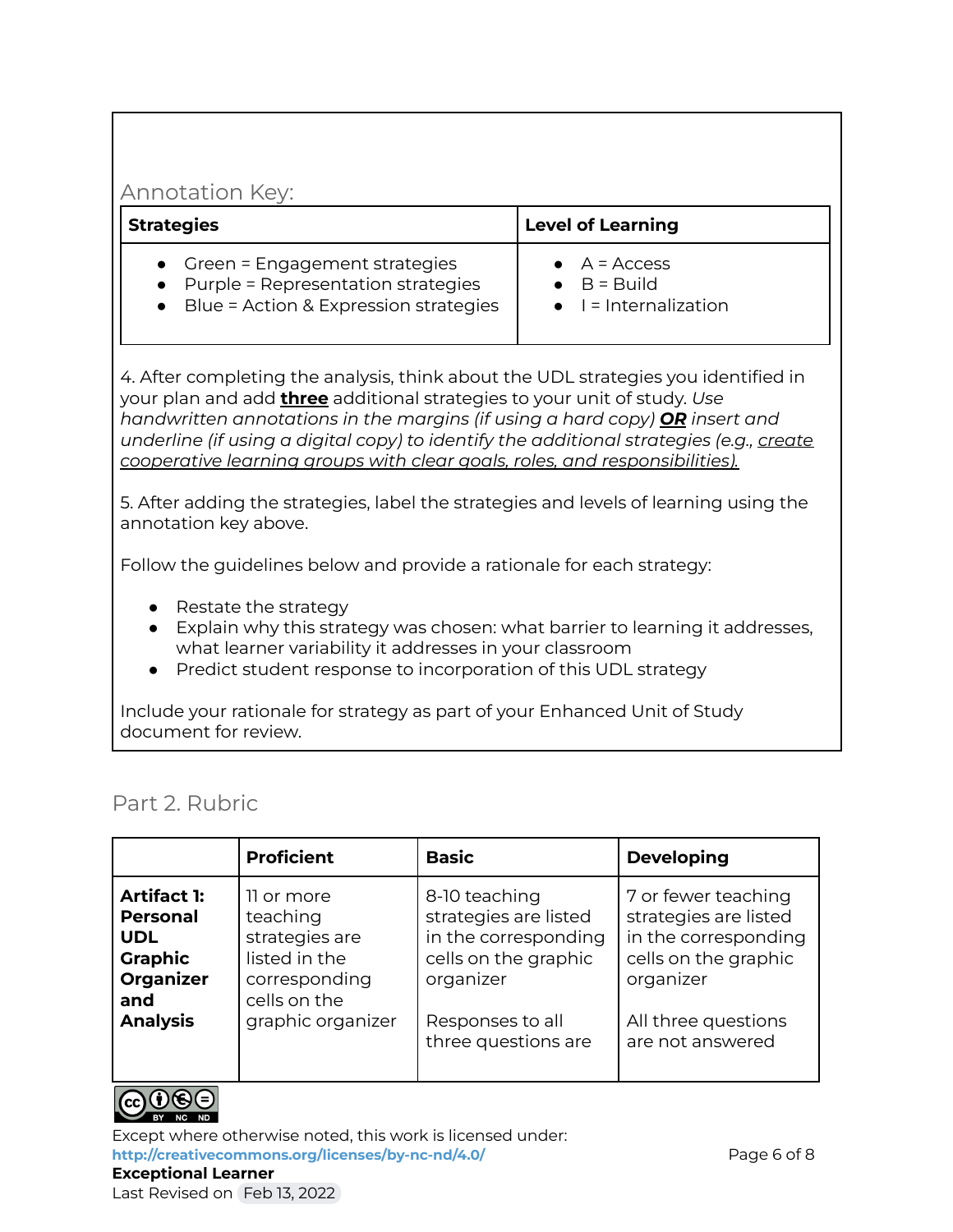|                                                                                          | Responses to all<br>three questions<br>show a depth of<br>understanding of<br>the principles and<br>purpose of UDL<br>There is a clear<br>and logical<br>rationale for each<br>question<br>Includes details<br>and examples<br>from classroom<br>experience                                                                                                                                                                                                                      | included but lack<br>depth<br>Responses may be<br>lacking in depth<br>Rationale may not be<br>evident<br>Details and examples<br>from classroom<br>experience may be<br>missing                                                                                                                                                                                                                                                                                                                                               | Rationale not evident<br>Details not included                                                                                                                                                                                                                                                                                                                                                                                                                                                                 |
|------------------------------------------------------------------------------------------|----------------------------------------------------------------------------------------------------------------------------------------------------------------------------------------------------------------------------------------------------------------------------------------------------------------------------------------------------------------------------------------------------------------------------------------------------------------------------------|-------------------------------------------------------------------------------------------------------------------------------------------------------------------------------------------------------------------------------------------------------------------------------------------------------------------------------------------------------------------------------------------------------------------------------------------------------------------------------------------------------------------------------|---------------------------------------------------------------------------------------------------------------------------------------------------------------------------------------------------------------------------------------------------------------------------------------------------------------------------------------------------------------------------------------------------------------------------------------------------------------------------------------------------------------|
| <b>Artifact 2:</b><br><b>Enhanced</b><br>Unit of<br><b>Study and</b><br><b>Rationale</b> | All strategies in the<br>current unit of<br>study are<br>highlighted and<br>coded as per the<br><b>UDL</b> principles<br>Three new<br>strategies are<br>inserted or<br>annotated into the<br>unit of study and<br>labeled with UDL<br>guideline and level<br>All three strategies<br>are restated<br>Each strategy is<br>followed with an<br>explanation as to<br>the barrier to<br>learning it<br>addresses and<br>how that strategy<br>addresses learner<br>variability of the | Some strategies in<br>the current unit of<br>study are highlighted<br>and coded as per the<br><b>UDL</b> principles<br>Fewer than three<br>new strategies are<br>inserted or<br>annotated into the<br>unit of study and<br>labeled with UDL<br>guideline and level<br>Not all three<br>strategies are<br>restated<br>Each strategy is<br>followed with an<br>explanation as to the<br>barrier to learning it<br>addresses and how<br>that strategy<br>addresses learner<br>variability of the<br>students in the<br>classroom | Few strategies in the<br>current unit of study<br>are highlighted and<br>coded as per the<br>UDL principles, no<br>strategies are<br>present.<br>All three strategies<br>are not restated<br>Strategies are not<br>followed with an<br>explanation as to the<br>barrier to learning it<br>addresses or how<br>that strategy<br>addresses learner<br>variability of the<br>students in the<br>classroom.<br>Predictions of<br>student response to<br>incorporation of each<br>UDL strategy are not<br>present. |



Except where otherwise noted, this work is licensed under: <http://creativecommons.org/licenses/by-nc-nd/4.0/><br>
Page 7 of 8 **Exceptional Learner** Last Revised on Feb 13, 2022